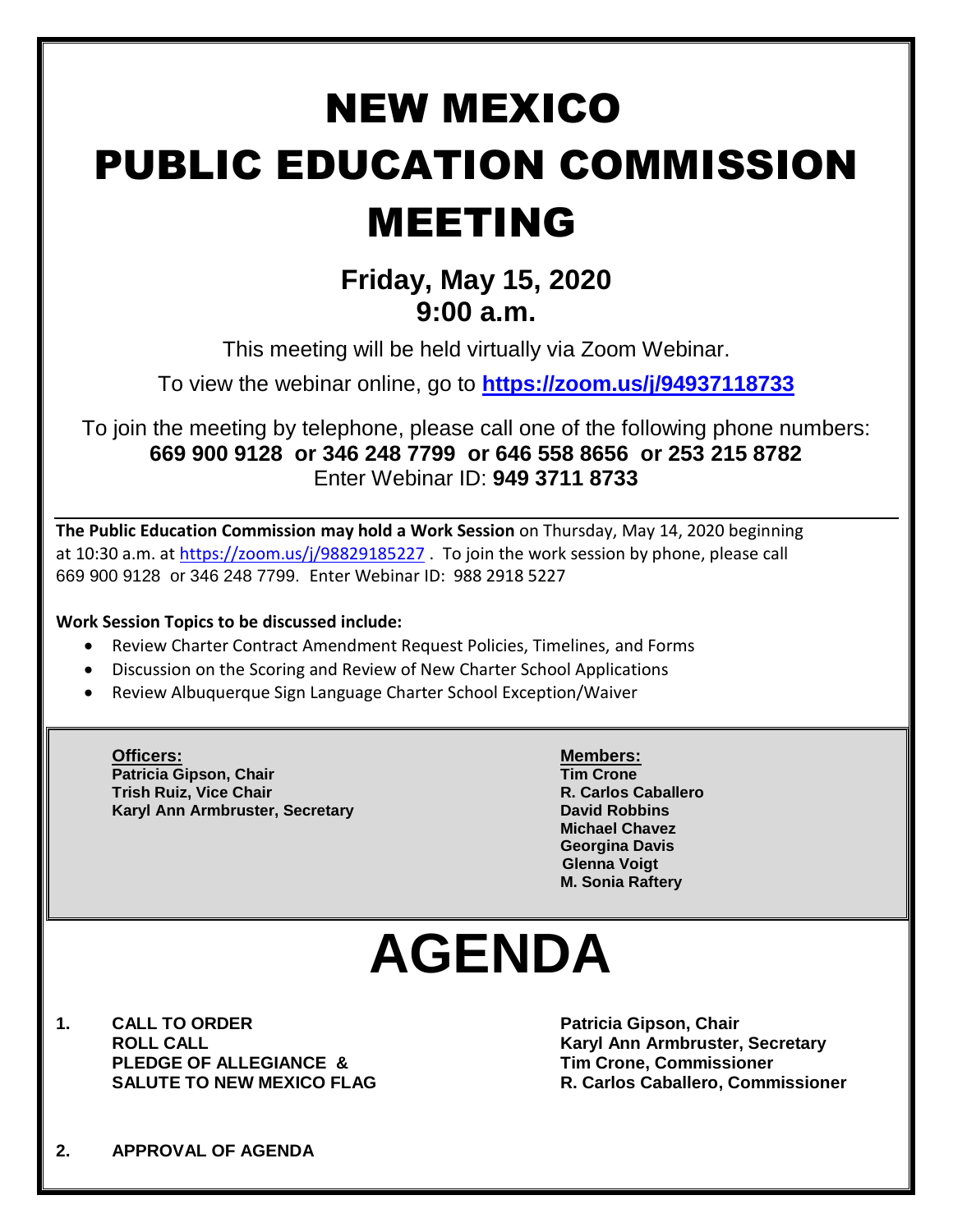#### **3. OPEN FORUM**

*Public comments and observations regarding education policy and governance issues, as well as the strategic plan for education, are heard at this time. (Time Limit will be at the discretion of the PEC Chair. Persons from the same group and having similar viewpoints are asked to select a spokesperson to speak on their behalf. Multiple and repetitious presentations of the same view will be discouraged and may be ruled out of order by the PEC Chair.)*

*Persons who wish to be heard during "Open Forum" are asked to submit their brief comment to [Bev.Friedman@state.nm.us](mailto:Bev.Friedman@state.nm.us) no later than 12:00 pm (Noon) on Thursday, May 14, 2020. The PEC Chair will read these comments aloud at this time on the agenda.*

#### **4. CONSENT AGENDA**

#### **A. Approval of PEC Minutes and Transcripts**

- 1. Approval of Transcript for April 17, 2020 PEC Virtual Meeting
- 2. Approval of Summary Minutes for April 17, 2020 PEC Virtual Meeting

#### **B. Request to Amend the Charter School Contract by Notification**

#### **1. Governing Board Members**

- a. Aldo Leopold Charter School
- b. Alma d'arte Charter School
- c. Estancia Valley Classical Academy
- d. La Tierra Montessori
- e. Raices del Saber Xinachtli Community School
- f. Southwest Aeronautics, Mathematics, & Science Academy

#### **2. Governing Board Bylaws**

**a.** Estancia Valley Classical Academy

#### **3. Admission or Lottery Policies and Procedures**

**a.** Estancia Valley Classical Academy

#### **5. REPORT FROM OPTIONS FOR PARENTS & THE CHARTER SCHOOL DIVISION—DISCUSSION AND POSSIBLE ACTIONS**

- A. Charter School Division Updates
- B. Concerns
	- 1. Albuquerque Institute of Math and Science (dual credit relationship with CNM)

2. Southwest Aeronautics, Mathematics, & Science Academy (notification paperwork)

C. Highlights and Appreciations

#### **6. DISCUSSION AND POSSIBLE ACTION ON AMENDMENT REQUEST FOR ENROLLMENT CAP INCREASE – MISSION ACHIEVEMENT AND SUCCESS**

- **7. DISCUSSION AND POSSIBLE ACTION ON PED EXCEPTIONS AND WAIVERS FOR ALBUQUERQUE SIGN LANGUAGE ACADEMY**
- **8. DISCUSSION AND POSSIBLE ACTION ON RENEWAL APPLICATION CRITERIA**
- **9. DISCUSSION AND POSSIBLE ACTION ON NEW APPLICATION CRITERIA**
- **10. DISCUSSION AND POSSIBLE ACTION ON CHARTER CONTRACT AMENDMENT REQUEST POLICIES, TIMELINES, AND FORMS**
- **11. BRIEFING AND DISCUSSION ON CONTINUOUS LEARNING PLANS (CLP) FOR CHARTER SCHOOLS**